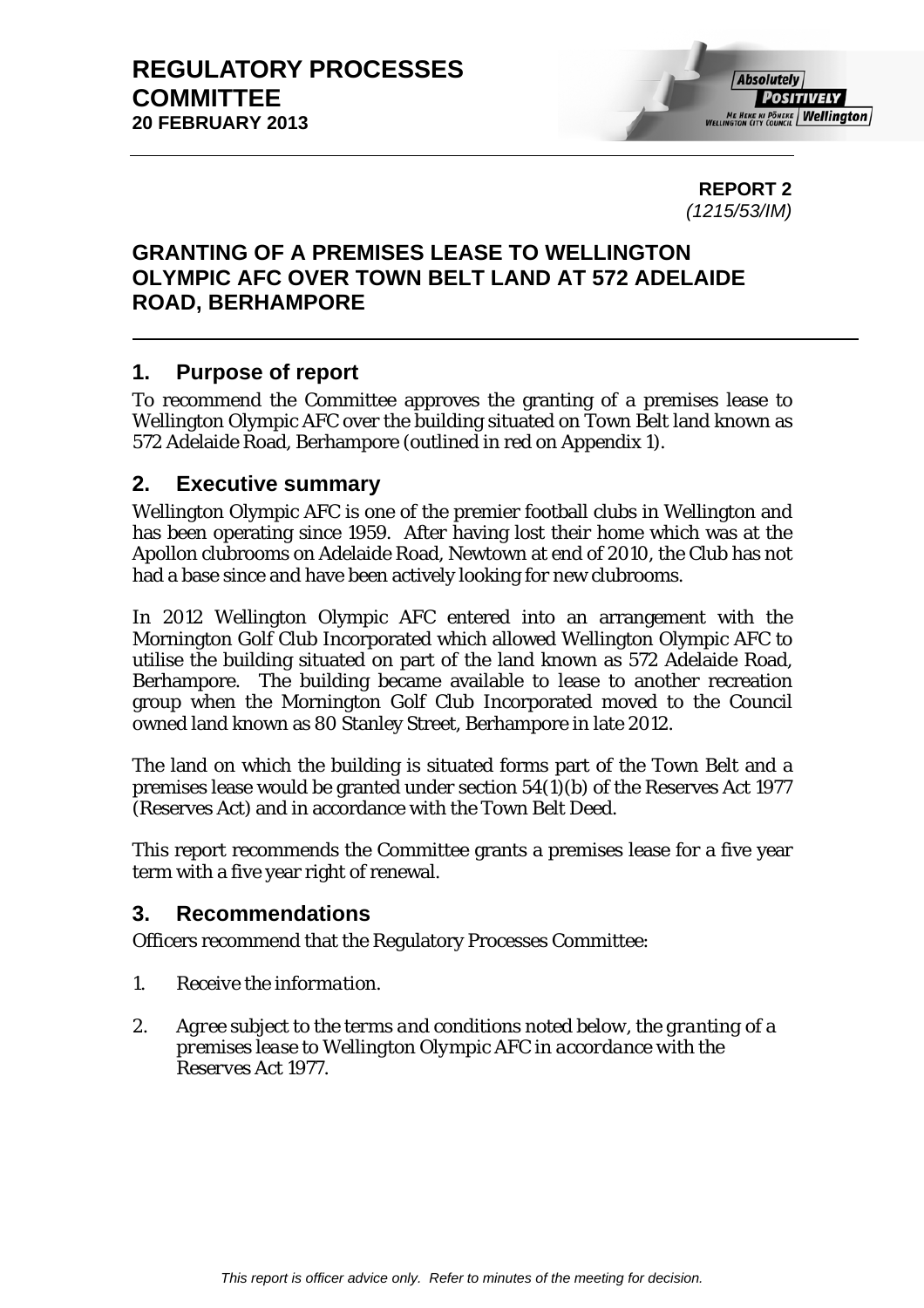- *3. Note that the terms of the lease are as follows: Location: Part of the land known as 572 Adelaide Road, Berhampore (outlined in red on Appendix 1). Note that the public toilets in the building are excluded from the area to be leased. Term: Five years with a five year right of renewal Annual Rental: \$620.80 per annum plus GST Maintenance Fee: The maintenance fee will be applied as stipulated in the Leases Policy for Community and Recreation Groups.*
- *4. Note that any approval to grant the lease is conditional on:* 
	- *(i) appropriate consultation with Iwi, Friends of the Town Belt and Action for the Environment being completed;*
	- *(ii) the lease being publicly notified in accordance with section 119 and 120 of the Reserves Act 1977;*
	- *(iii) there being no sustained objections resulting from the abovementioned consultation or notification; and*
	- *(iv) the legal and advertising costs associated with preparing the lease is met by the Lessee.*
- *5. Agree that Council officers will finalise and negotiate the lease details.*

## **4. Background**

Wellington Olympic AFC (Club) is one of the Premier football clubs in Wellington and operates under the Greek Youth Association of New Zealand. The Club was formed in 1959 by the Greek community and was initially named Christian Youth Football Club. The Club has been managed by Greek decedents for over 50 years. This ethnic identity has enabled the Club to attract a wide range of cultures which it welcomes. The Club has a total of 196 members which are made up of 66 juniors and 130 seniors. There are ten senior teams and eight junior teams.

The Club lost their home at the Apollon clubrooms on Adelaide Road, Newtown at the end of 2010. Since then the Club has not had a home base and have been actively looking for a new place to base the Club.

The Club is eager to grow their junior base and provide their juniors with every opportunity to progress their football career. It is important for the Club to ensure that they have adequate clubrooms to facilitate a good learning environment in order to further their sporting education. The Club engages with both secondary and primary schools and plans to run onsite clinics in order to attract juniors to the Club.

In 2012, the Club fostered a relationship with the Mornington Golf Club Incorporated who was operating from the building situated on part of the land known as 572 Adelaide Road, Berhampore (building) until late 2012. The Club has been using the building for pre-match strategy sessions, changing facilities and a home base for after the games. The Club has also used the building to host visiting clubs. The Club believes that the building will be perfect for their needs.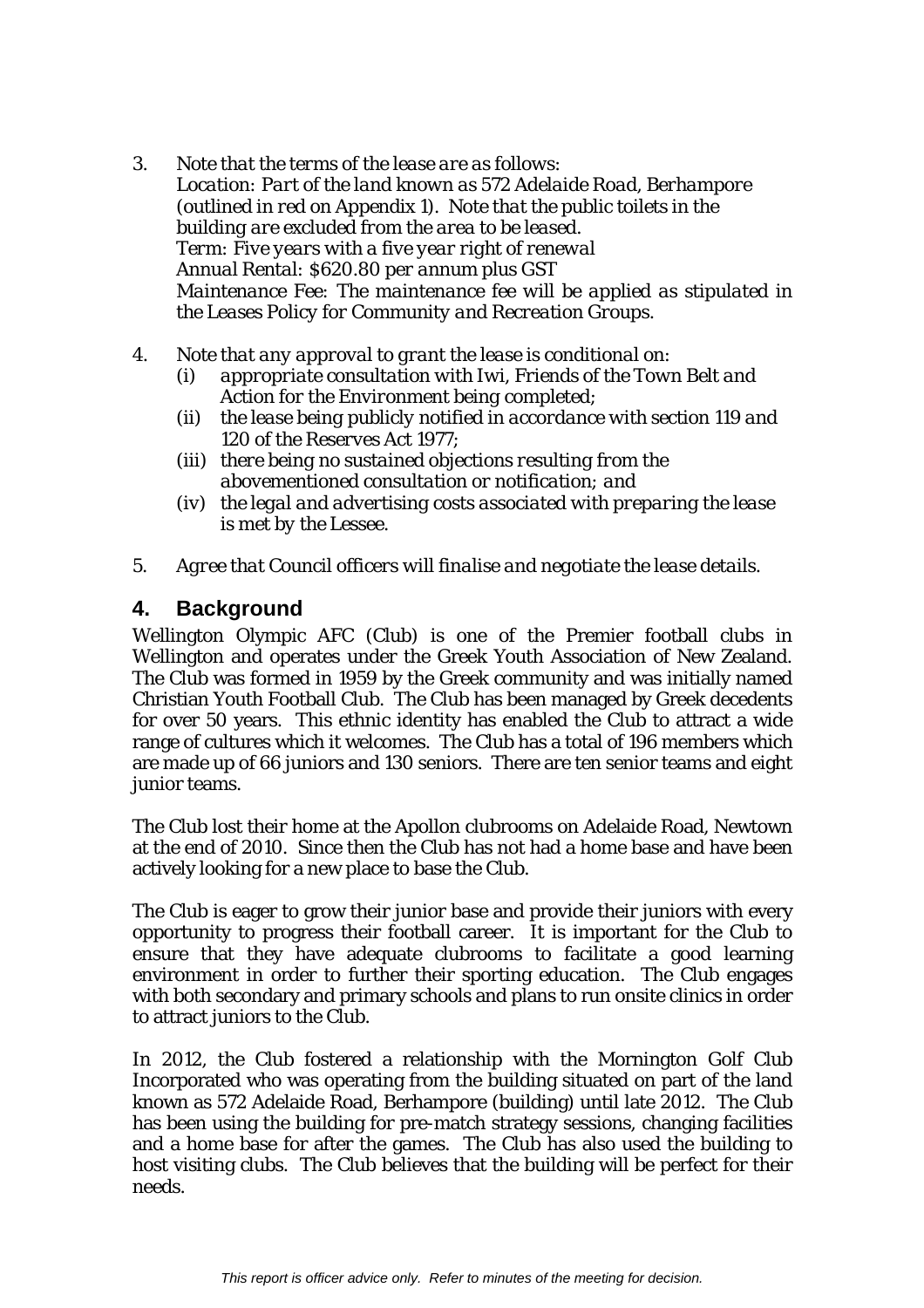If the Club were granted a lease of the building, the Club would use the building to:

- **Provide an administration office for the Club;**
- Grow the Clubs membership base outside of the Greek status quo and involve the wider community;
- Host prize giving's and Club functions;
- Hold fortnightly Club meetings:
- Maintain uniforms for both the Club and other teams playing which will include washing, cleaning and storage;
- Expand the Club's junior endeavours in regards to providing a top facility for juniors to improve their football education. The building would enable the Club to provide activities such as presentations, classes and football seminars;
- Support existing Island Bay junior programmes; and
- Hold summer season junior football clinics.

The Club's main goal is to increase membership in a sustainable manner. The Club's strategic plan is focussed on the future for both senior and junior squads along with the Greek Youth Association of New Zealand and their endeavours. The building will help with driving these objectives through the provision of:

- Quality facilities for junior education and training, maintaining a sustainable senior player base and attracting and sustaining a quality coaching base;
- Providing a central hub for players in order to maintain and foster Club culture; and
- Increase the Club's profile and identity.

If the Club is granted a lease of the building, the building will be made available to other groups within Island Bay, Newtown and the greater Wellington region. The Club intends on opening the building to groups playing on Wakefield Park during the winter.

The Club also intends on improving the building by upgrading the changing rooms which will include installing mirrors, improved showers, a new electrical fit out and painting the interior of the building.

The Club has obtained sponsorship from two private companies (New Zealand Data Limited and Observatory Crest Limited) who will provide a total of \$15,000 per annum for the initial three years of their tenure in the building. The Club has also secured a community grant for all senior coaching and equipment for both junior and senior members.

The land on which the building is situated forms part of the Town Belt and a premises lease would be granted under section 54(1)(b) of the Reserves Act 1977 (Reserves Act) and in accordance with the Town Belt Deed.

The leased area is 434m² and is legally described as Part Lot 1, Deposited Plan 10322 and is contained in Computer Freehold Register WN47B/388.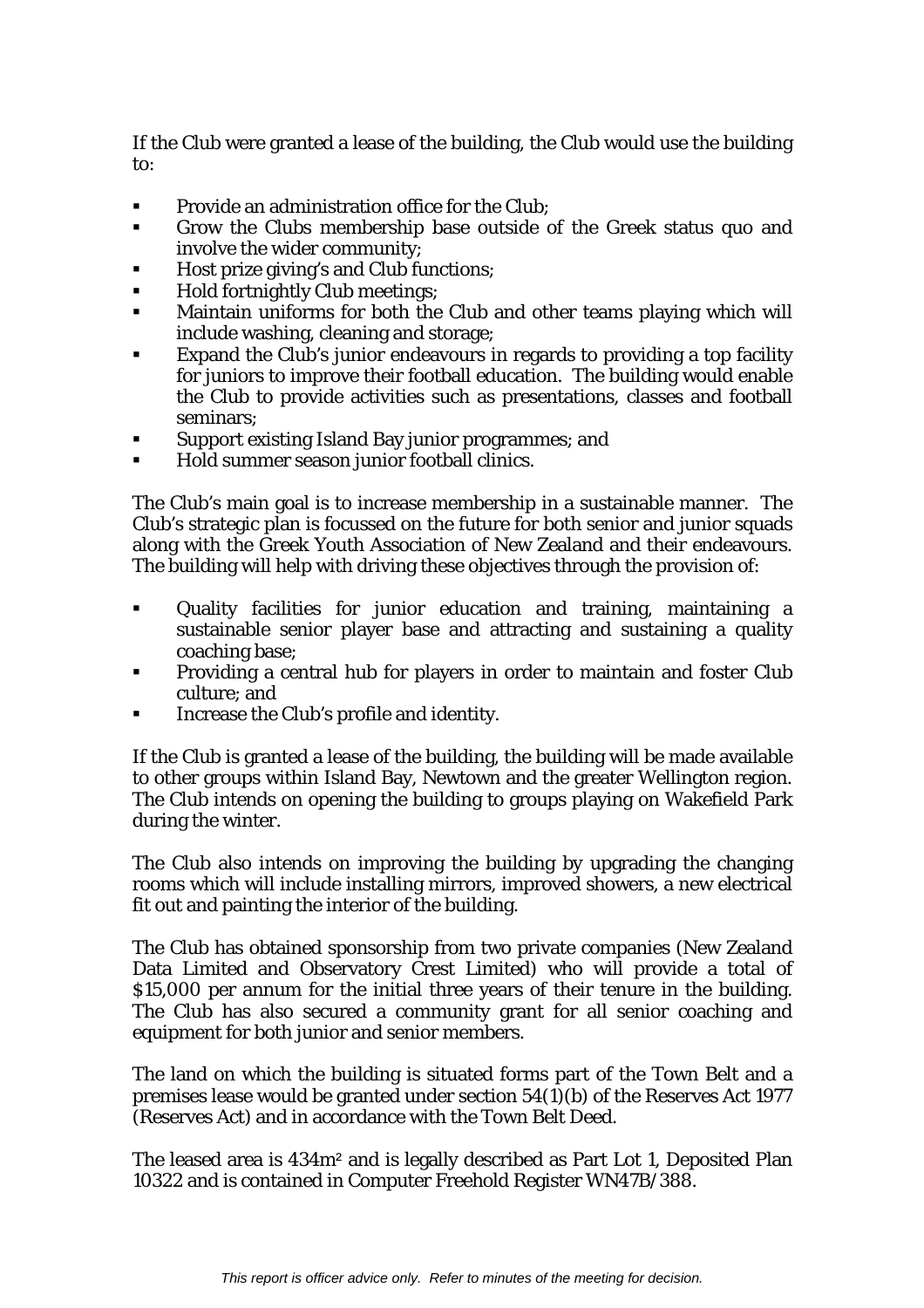# **5. Considerations when assessing a new lease**

### *5.1 Leases Policy for Community and Recreation Groups*

An application for a lease is made under the Council's Leases Policy for Community and Recreation Groups (Leases Policy) and is subject to assessment under its criteria.

Appendix one of the Leases Policy requires officers to assess new lease applications against the following criteria:

- strategic fit;
- **EXECUTE: The activity sustainability;**
- **financial sustainability;**
- optimal use of resources;
- environmental impact;
- **a** demonstrated need from the community; and
- the need for a lease.

An assessment of the Club and how it fits within these criteria is outlined in section 6.

The granting of a lease to the Club is consistent with the provisions of the Council's Leases Policy.

### *5.2 Legislation*

The land is held subject to the Town Belt Deed and Basin Reserve Deed of 1873 (Deed) and managed in accordance with the Reserves Act.

The Wellington Town Belt was vested in the Council by the Deed which remains the governing authority by which the Council controls the Town Belt. The Deed provided for the Town Belt land to be kept forever 'as a public recreation ground for the inhabitants of the city of Wellington'.

Sections 119 and 120 of the Reserves Act set out the requirement for public notification of any lease on reserve land. The granting of the lease is subject to there being no sustained objections from any party.

### **6. Discussion**

### *6.1 Assessment*

The proposed lease for the Club has been assessed against the criteria set out in the Leases Policy. Please see a summary of this assessment below:

| <b>Criteria</b>      |                                | <b>Assessment</b>                    |
|----------------------|--------------------------------|--------------------------------------|
| <b>Strategic Fit</b> | <b>Social &amp; Recreation</b> | The Club's activities are consistent |
|                      | <b>Strategy</b>                | with other permitted activities on   |
|                      |                                | Town Belt land and satisfy the       |
|                      |                                | criteria of recreational/community   |
|                      |                                | use.                                 |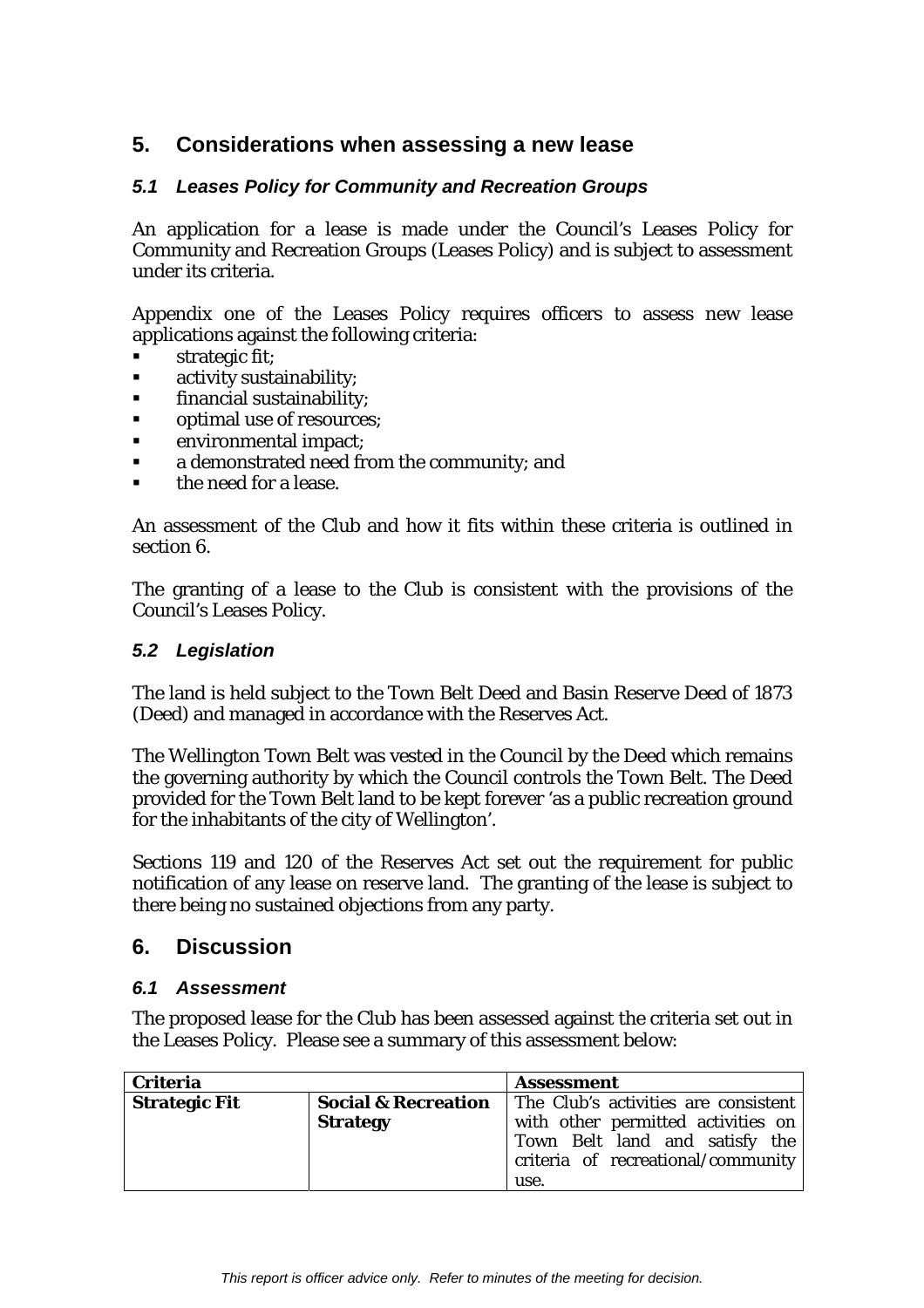| <b>Criteria</b>                                                                  |                           | <b>Assessment</b>                                                                                                                                                                                                                                                                                                                                                                                           |
|----------------------------------------------------------------------------------|---------------------------|-------------------------------------------------------------------------------------------------------------------------------------------------------------------------------------------------------------------------------------------------------------------------------------------------------------------------------------------------------------------------------------------------------------|
| <b>Activity</b>                                                                  | <b>Membership</b>         | The Club has 196 members which                                                                                                                                                                                                                                                                                                                                                                              |
| <b>Sustainability</b>                                                            |                           | consist of 66 juniors and 130 seniors.                                                                                                                                                                                                                                                                                                                                                                      |
|                                                                                  | <b>Financial Position</b> | The Club's financial position is                                                                                                                                                                                                                                                                                                                                                                            |
|                                                                                  |                           | satisfactory.                                                                                                                                                                                                                                                                                                                                                                                               |
| <b>Use of Resources</b>                                                          | <b>Land Utilisation</b>   | The Club intends on utilising the<br>building 18 - 24 hours per week<br>from mid January through to<br>September of each year. The Club<br>will make the building available to<br>other community and recreation<br>groups and is open to sharing the<br>building with another group on a<br>permanent basis if an appropriate<br>group shows interest in sharing the                                       |
|                                                                                  |                           | building.                                                                                                                                                                                                                                                                                                                                                                                                   |
| <b>Environmental</b><br><b>Impact</b>                                            | <b>Location</b>           | The activity does not have the<br>potential to adversely affect open<br>space values.                                                                                                                                                                                                                                                                                                                       |
| <b>Demonstrated</b><br><b>Need &amp; Support</b><br>from the<br><b>Community</b> | <b>People</b>             | The Club has been without a base<br>since 2010 and has had to move<br>from<br>temporary home<br>to<br>one<br>another since. The Club has been<br>utilising the building since 2012 and<br>feel the building meets all their<br>requirements. The Club is<br>also<br>committed<br>the<br>providing<br>to<br>community with a suitable facility to<br>support various recreational users in<br>the community. |
| <b>Need for a Lease</b>                                                          | <b>Capability</b>         | A lease is appropriate as the Club<br>will have exclusive use of the land as<br>outlined in red on Appendix 1.                                                                                                                                                                                                                                                                                              |

### *6.2 Lease Rental*

The lease rental has been assessed in accordance with the rental framework outlined in the Leases Policy. The annual rent has been assessed at \$620.80 per annum plus GST.

As the Club is subject to a premises lease, they will also be required to pay an annual maintenance fee as set out in the Leases Policy.

### *6.3 Lease Tenure*

The Town Belt Management Plan allows for leases on Town Belt land for a term of up to 10 years. Officers propose granting an initial term of five years with a five year right of renewal to ensure that optional use and community benefit is derived from the Club having a lease over the building.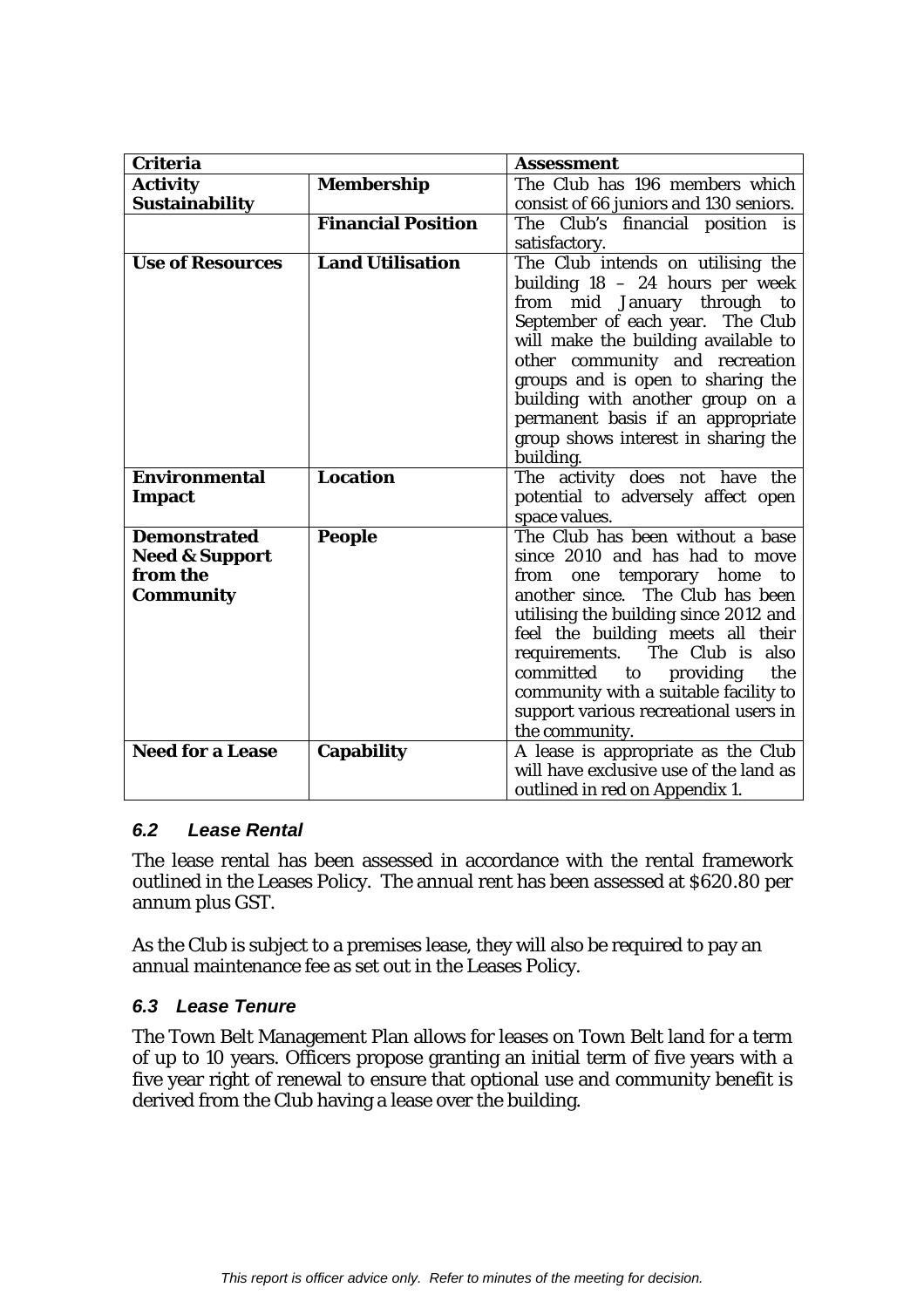## **7. Conclusion**

Wellington Olympic AFC has demonstrated that it is a good fit with the Council's strategic direction and existing policies. The Club's proposed utilisation levels of the land are satisfactory. The Club's financial position will enable it to fulfil its lease obligations.

Council officers recommend that the Regulatory Processes Committee approves the granting of a premises lease to Wellington Olympic AFC.

Contact Officer: *Hanita Shantilal, Senior Property Advisor, Property Management and Paul Andrews, Manager Parks & Gardens*